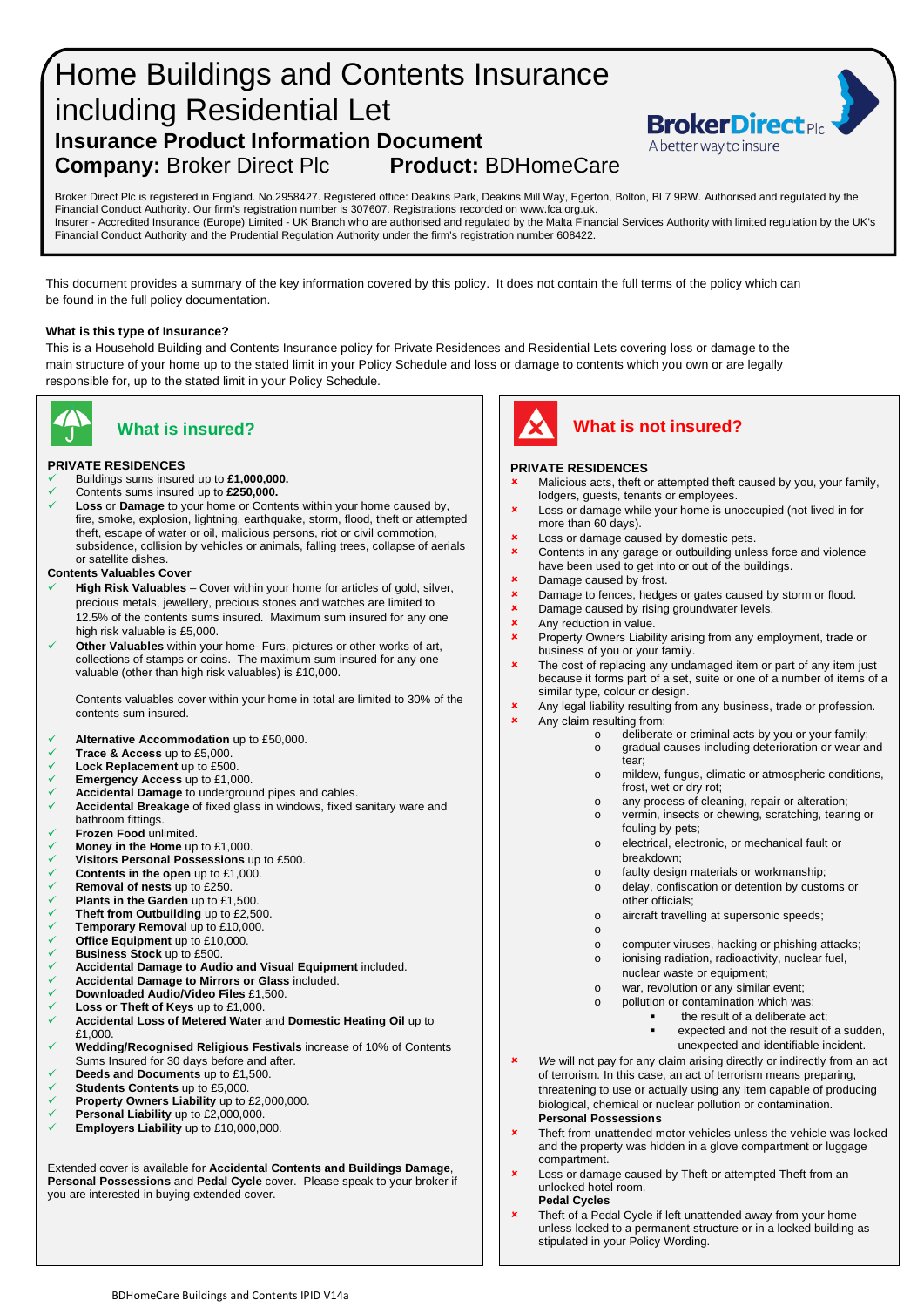# Home Buildings and Contents Insurance including Residential Let **Insurance Product Information Document<br>Company: Broker Direct Plc Product: BDHomeCare Company: Broker Direct Plc**



Broker Direct Plc is registered in England. No.2958427. Registered office: Deakins Park, Deakins Mill Way, Egerton, Bolton, BL7 9RW. Authorised and regulated by the Financial Conduct Authority. Our firm's registration number is 307607. Registrations recorded on www.fca.org.uk. Insurer - Accredited Insurance (Europe) Limited - UK Branch who are authorised and regulated by the Malta Financial Services Authority with limited regulation by the UK's Financial Conduct Authority and the Prudential Regulation Authority under the firm's registration number 608422.

This document provides a summary of the key information covered by this policy. It does not contain the full terms of the policy which can be found in the full policy documentation.

#### **What is this type of Insurance?**

This is a Household Building and Contents Insurance policy for Private Residences and Residential Lets covering loss or damage to the main structure of your home up to the stated limit in your Policy Schedule and loss or damage to contents which you own or are legally responsible for, up to the stated limit in your Policy Schedule.



### **RESIDENTIAL LET**

- Buildings sums insured up to **£1,000,000.**
- Landlords Contents sum insured **£5,000** (option to increase to £25,000).
- **Loss** or **Damage** to your home or Contents within your home caused by, fire, smoke, explosion, lightning, earthquake, storm, flood, theft or attempted theft, escape of water or oil, malicious persons, riot or civil commotion, subsidence, collision by vehicles or animals, falling trees, collapse of aerials or satellite dishes.
- **Trace & Access** up to £5,000.
- **Lock Replacement** up to £500.
- **Property Owners Liability** up to £2,000,000.
- **Emergency Access** up to £1,000.
- **Accidental Damage** to underground pipes and cables.
- **Accidental Breakage** of fixed glass in windows, fixed sanitary ware and bathroom fittings.
- **Loss of Rent or Alternative Accommodation** up to £50,000.
- **Re-letting costs** up to £500.
- **Malicious acts or vandalism** up to £5,000.
- **Removal of nests** up to £250.
- **Employers Liability** up to £10,000,000.



# **What is insured? What is not insured?**

### **RESIDENTIAL LET**

- Malicious acts, theft or attempted theft caused by you, your family, lodgers, guests, tenants or employees.
- Cover for Contents.
- Loss or damage while your home is unoccupied (not lived in for more than 30 days).
- Loss or damage caused by domestic pets.
- $x = \text{Damage caused by first.}$
- Damage to fences, hedges or gates caused by storm or flood.
- **x** Damage caused by rising groundwater levels.
- Any reduction in value.
- **x** The cost of replacing any undamaged item or part of any item just because it forms part of a set, suite or one of a number of items of a similar type, colour or design.
- Any legal liability resulting from any business, trade or profession.
- Any claim resulting from:
	- o deliberate or criminal acts by you or your family;
		- o gradual causes including deterioration or wear and tear;
		- o mildew, fungus, climatic or atmospheric conditions, frost, wet or dry rot;
		- o any process of cleaning, repair or alteration;<br>o vermin, insects or chewing, scratching, tearing vermin, insects or chewing, scratching, tearing or fouling by pets;
		- o electrical, electronic, or mechanical fault or breakdown;
		- o faulty design materials or workmanship;
		- o delay, confiscation or detention by customs or other officials;
		- o aircraft travelling at supersonic speeds;
		- o computer viruses, hacking or phishing attacks;
		- o ionising radiation, radioactivity, nuclear fuel, nuclear waste or equipment;
		- o war, revolution or any similar event;<br>o pollution or contamination which way
		- pollution or contamination which was:
			- **the result of a deliberate act:**
			- expected and not the result of a
				- sudden, unexpected and identifiable incident.
- *We* will not pay for any claim arising directly or indirectly from an act of terrorism. In this case, an act of terrorism means preparing, threatening to use or actually using any item capable of producing biological, chemical or nuclear pollution or contamination.
- **x** Malicious acts or vandalism the first £250 in total of loss or damage occasioned by the tenant to Landlords Contents.
- An additional excess of £500 will apply when the property is unoccupied.
- An additional excess of £250 will apply during periods of repair or renovation.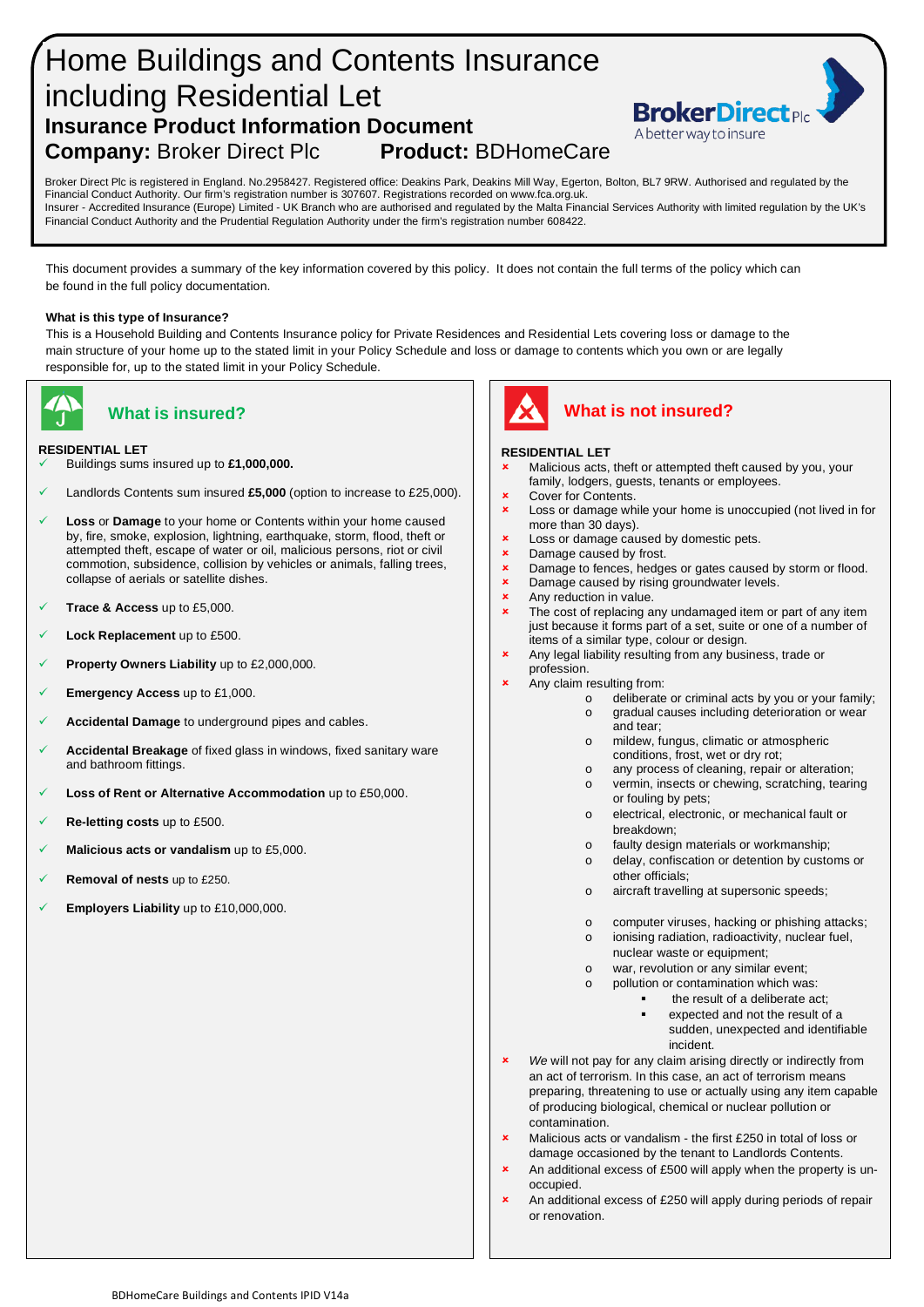# **Are there any restrictions on cover?**

- **!** We will decide whether to repair, replace, or pay for property which is lost or damaged. When we settle your claim we will deduct the excess as shown on your Schedule. The maximum amount which we shall be liable to pay is the relevant sum insured less any excess and subject to any limit applicable.
- **!** The standard excesses that are applicable to your policy are as below (Please refer to your Policy Schedule for any additional excesses applicable to your policy):
	- Compulsory policy excess: £100.
	- o Subsidence excess: £1,000.
	- o Escape of water: £350 (Includes Compulsory Excess).
	- o Flood: £250 (Includes Compulsory Excess).



## **Where am I covered?**

The British Isles.

Personal Possessions (**Excluding Residential Let Cover**) are covered anywhere in the world for a period of not more than 60 days whilst in the custody or control of you or your family.



## **What are my obligations?**

You are required to meet the conditions shown in your policy documentation such as having appropriate locks, alarms and any other security measures required under the policy documentation.

You are also required to:

- Provide honest, accurate and complete information to us or your insurance broker as required.
- Inform us of any changes in circumstances such as changes to your address, if someone lives in the home other than you, if the home becomes unoccupied, if your home is being used for business or is not in a good state of repair of if you plan to carry out any building works at your home.
- Pay your insurance premium.
- Inform us as soon as possible if you have had a loss, theft or accident.
- Pay any excess(es) documented in your policy documentation in the event of a claim.
- Undertake to maintain the property in a good state of repair.
- Do all you can to prevent and reduce any costs, damage, injury or loss.
- Inform us of any loss, damage or liability as soon as possible.
- Report any loss, theft, attempted theft or malicious damage to the Police immediately.

In addition, for Residential Let, you are also required to:

- Adhere to the un-occupancy conditions shown in the policy documentation.
- Ensure no cooking is undertaken at the property other than in areas which have been constructed and equipped as kitchens.
- Ensure that all gas and electrical appliances and installations at the property are regularly inspected as required by legislation and all records of such inspections / work undertaken must be kept to produce to the Insurers upon request.
- Ensure no portable heating appliances other than portable electrical heaters are used at the property.
- Ensure the Tenancy Agreement is in writing and for a minimum period of 6 months and arranged through a professional letting agency.
- Ensure Tenants are Employed and supply at least 2 written references.
- Inspect the property internally at least every 6 months.

You must fulfil your obligations taking reasonable care and comply with all terms and conditions, as far as possible; otherwise we may not be able to deal with your claim.

# **When and how should I pay?**

You should make payment to your broker, this may be by making a one off payment or your broker may be able to arrange credit facilities if required.

# **When does the cover start and end?**

Your policy covers you for 12 months from the date you request your policy to be started. The dates will be shown within your Policy Schedule.



## **How do I cancel the contract?**

You are free to cancel this policy at any time by contacting your broker. In the event of cancellation we will give you a proportionate refund of premium provided you have not made a claim and will be subject to a minimum premium of £25.

Insurer: Accredited Insurance (Europe) Limited - UK Branch (UK Company Number: BR021362; FRN:608422) is the UK Branch of Accredited Insurance (Europe) Limited which is incorporated in Malta (Company number: C59505) with limited liability and with its Registered Office and principal place of business at Development House, St Anne Street, Floriana, FRN 9010 Malta. Accredited Insurance (Europe) Limited is licensed in accordance with the Insurance Business Act, 1998 (Chapter 403, Laws of Malta) to carry out insurance and reinsurance business, and together with its UK Branch, is subject to limited regulation by the UK's Financial Conduct Authority and the Prudential Regulation Authority. Administered by: Broker Direct Plc is registered in England. No. 2958427. Registered Office: Deakins Park, Deakins Mill Way, Egerton, Bolton BL7 9RW. Authorised and regulated by the Financial Conduct Authority. Our firm's reference number is 307607. Registrations recorded o[n www.fca.org.uk.](http://www.fca.org.uk/)